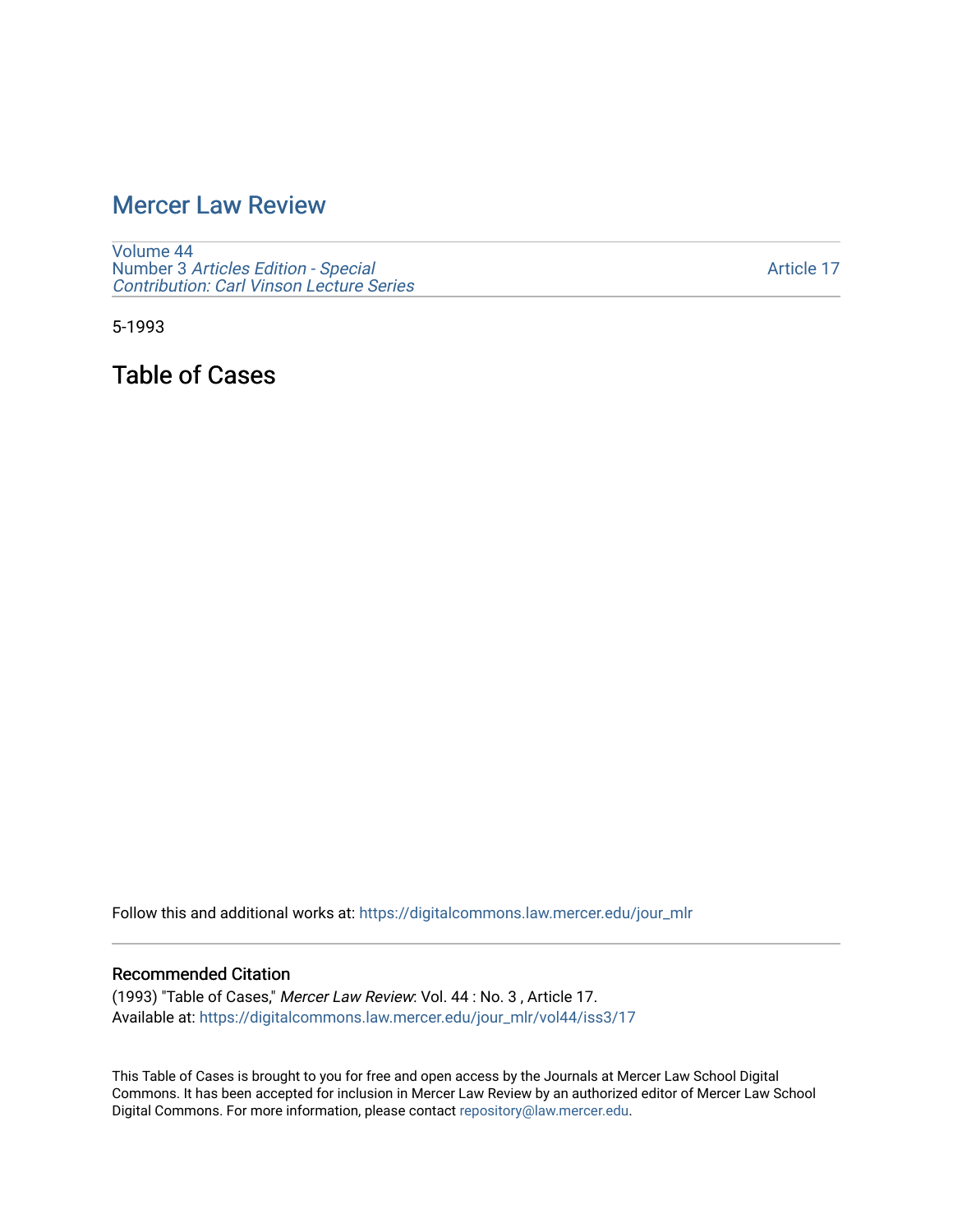## Table of Cases

Adams **v.** Texas, **1000** Albermale Paper Co. v. Moody, **935** Allegheny County v. **ACLU, 890** Alvarez-Machain, United States v., **1023** American Insurance Co. v. Canter, **827** Animal Legal Defense Fund, Inc. v. Provimi Veal Corp., **819** Batson v. Kentucky, **1005** Bennett v. New Jersey, **939** Board of Education v. Mergens, **886** Bowen v. Georgetown University Hospital, **936** Bradley v. Richmond School Board, 934 Brown v. General Services Administration, **923** Burke v. Miltenberger, **861** Butler v. McKellar, **1006** Butler, United States v., **765** Caparros, United States v., **875** Chaplinsky v. New Hampshire, **1016** Commodity Futures Trading Commission v. Schor, 866 Datascope Corp. v. **SMEC,** Inc., **1010** Davis v. City **&** County of San Francisco, 954 Diamond v. Chakrabarty, **818** Duncan v. Cessna Aircraft Co., **982** Edmonson v. Leesville Concrete Co., 1005 **EEOC** v. Arabian American Oil Co., **917** Employment Division v. Smith, **908** Everson v. Board of Education, **881** Fray v. Omaha World Herald Co., 945 Frisbie v. Collins, **1026** Georgia v. McCollum, **1005** Griggs v. Duke Power Co., **915** Haitian Refugee Center, Inc. v. Baker, **959** Haitian Refugee Center, Inc. v. Gracey, **972** Haitian Centers Council, Inc. v. McNary, **959** Harvis, Rivers **&** Davison v. Roadway **Ex**press, Inc., **952** Hastings v. Earth Satellite Corp., **922** Hawaii v. Mankichi, **863** Hefferman v. Porter, **858 INS** v. Stevic, **971** Jager v. Douglas County School District, **885** Johnson v. Uncle Ben's, Inc., **952**

Kaiser. Aluminum **&** Chemical Corp. v. Bonjorno, **936** Ker v. Illinois, **1025** Knight v. Lowery, **976** Lackey v. McDowell, **975** Lee v. Weisman, **896, 985** Lemon **v.** Kurtzman, **882, 985** Library of Congress v. Shaw, **918** Lockhart v. McCree, **1001** Lorance v. AT&T Technologies, Inc., **917** Lynch v. Donnelly, 894 Madsen v. Kinsella, **856** Marsh v. Chambers, **895, 988** Martin v. Wilks, **916** Maxey v. Hospital Authority, **977** McCollum v. Board of Education, **882** McMillen v. Klingensmith, **982** Mechanics **&** Traders' Bank v. Union Bank, **852** *In* re Merat, **818** Montana v. United States, **969** Morgan v. Illinois, **997** Mozee v. American Commercial Marine Service Co., 948 Murray's Lessee v. Hoboken Land'& Improvement **Co., 830** National Treasury Employees Union v. Von Raab, 950 New York v. Ferber, 1020 Northern Pipeline Construction Co. v. Marathon Pipeline Co., **829** Ochoa v. Hernandez **y** Morales, **876** Ortho Pharmaceutical Corp. v. Smith, **1007** Patterson v. McClean Credit Union, **913** Posey v. Medical Center-West, **977** Price Waterhouse v. Hopkins, **915** R.A.V. v. City of St. Paul, **1015** Rauscher, United States v., **1025** Reid v. Covert, 864 Reiter, United States v., **853** *In re* Ross, **862** Ross v. Oklahoma, **1000** Russello v. United States, **926** Santiago v. Nogueras, **855** Scott v. Billgerry, **868** Shaughnessy, United States *ex rel.* Knauff v., **968**

**1035**